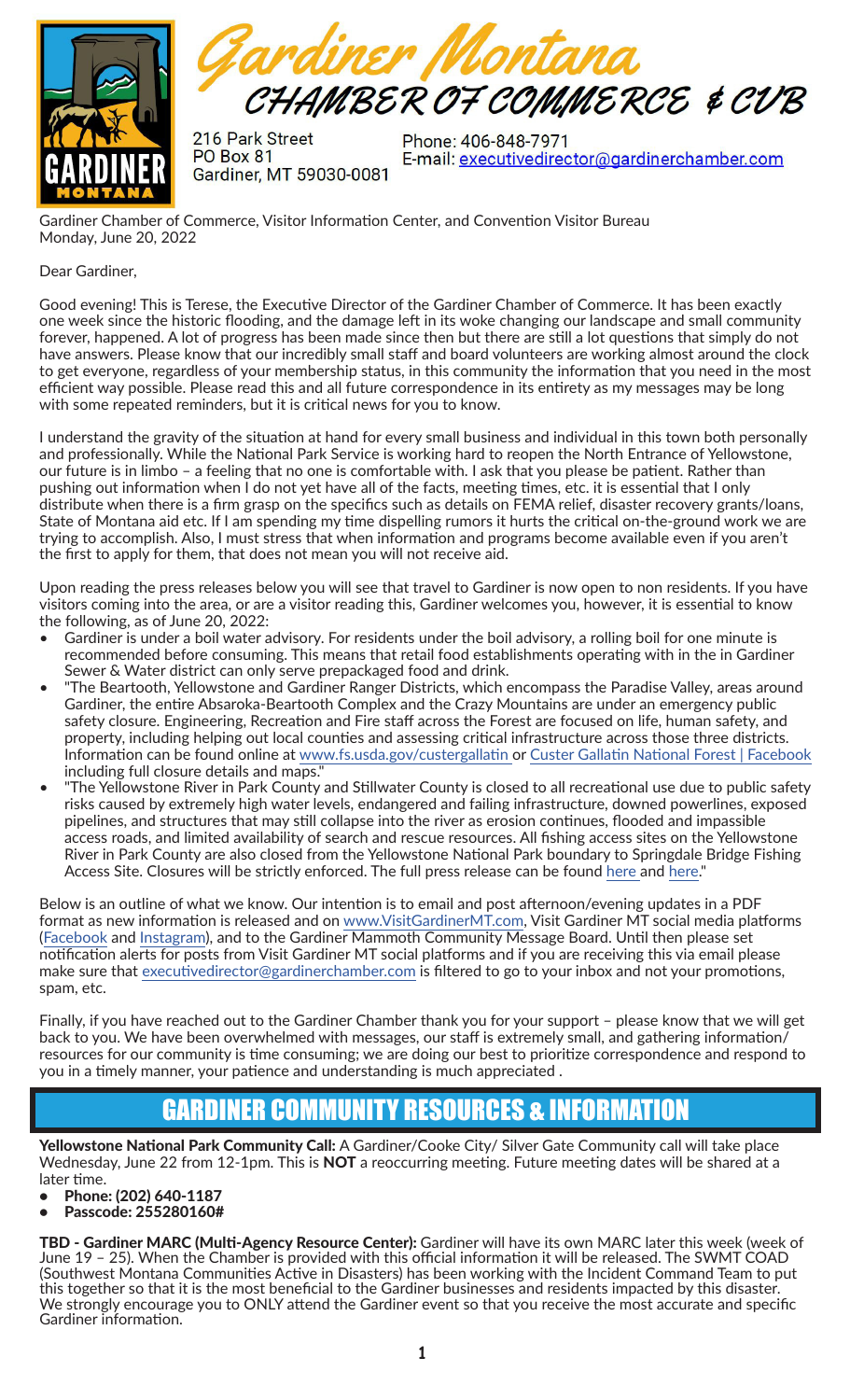# GARDINER COMMUNITY RESOURCES & INFORMATION CONT.

Well Water: If you have a private well in Gardiner that was directly affected by flood waters you may pick up a testing kit from the Gardiner Chamber of Commerce, 216 Park St. on Tuesday June 21 beginning at 9 am. When you pick up your testing kit you will receive two pieces of paper communicating how to complete the test. The test kits are free but there is a fee to have Bridger Analytical Lab complete the tests. IMPORTANT: Samples must be less than 24 hours old. Your samples can be dropped off to the Park County Health Department, 414 Callender St, Livingston, MT 59047 before noon on Wednesday, June 22nd, and they will be taken to the lab in Bozeman or you can drop them off at the Bridger Analytical Lab any day of the week. If you have any questions please contact Park County Health Department 406-222-4145

Gardiner Community Newsletter: Published weekly on Wednesday. Distributed via email, available on [www.](https://www.visitgardinermt.com/) [VisitGardinerMT.com,](https://www.visitgardinermt.com/) and physical copies at the Gardiner Market, Gardiner Town Station Conoco, Gardiner Sinclair, and Gardiner Chamber of Commerce. Information on community resources and fundraising events will be released in the Newsletter as able. To sign up for the Gardiner Community Newsletter [please click here](mailto:https://mailchi.mp/e6878aa6d085/communitynewsletter?subject=).

Disaster & Emergency Services (DES) Property Damage Form: If you had personal property damage, even if you lost river bank due to erosion, please fill out this form: DES PERSONAL PROPERTY DAMAGE FORM: [HTTPS://](HTTPS://DES.MT.GOV/  ) [DES.MT.GOV/](HTTPS://DES.MT.GOV/  )

Gardiner Businesses: If you are a business operating within Gardiner has been impacted by this catastrophic event, regardless if you are a member of the Gardiner Chamber or not, please fill out the following form: [GARDINER FLOOD 2022: BUSINESS IMPACT INFORMATION](mailto:https://forms.gle/RVJtXy2ozqZHf453A?subject=) It is essential to gather information in one central place. Please forward this information to other businesses.

Yellowstone National Park - Flood Recovery Operations: All information on reopening and flood recovery operations within Yellowstone can be found at<https://www.nps.gov/yell/planyourvisit/flood-recovery.htm>

Public Information: There is a phone line set up for the Park County 2022 Flooding Incident: 406-222-4131. Call with questions and needs.

Public Information distribution - Visit Gardiner MT (Gardiner Chamber of Commerce) will post information to the Gardiner Mammoth Community Message Board as able. We will also post paper information for those not able to access the internet at the Gardiner Chamber of Commerce, Gardiner Sinclair, Gardiner Market, and Gardiner District Ranger Station.

[Park County Flooding - June 2022](http://Park County Flooding - June 2022): is the official page of the Park County Emergency Operations Center for the June 2022 Yellowstone River floods. Please follow this page for up-to-date information. Information specific to Gardiner is being posted to this page under the name Gardiner Floodinfo. If you have friends and loved ones without Facebook, please help disseminate the information as needed.

Housing: If you are in need of housing the Gardiner Baptist Church is available to help. Please call Pastor Britton Grey at 406-223-4478.

Medication: Park Country Emergency Services will not coordinate delivery of medicines to Gardiner. If you still need help acquiring medications, please call for assistance at 406-222-4131.

Free Tickets for Flood Victims and Clean Up Volunteers: The Yellowstone Ballet Gala on June 25th and June 26th is offering free tickets to flood victims and clean up volunteers to learn more about the Yellowstone Ballet Gala please visit: [http://yellowstoneballet.info/.](mailto:http://yellowstoneballet.info/?subject=) To learn more about free tickets please email: [YBCTXS@gmail.com.](mailto:YBCTXS%40gmail.com?subject=)

# FUNDRAISING, DONATIONS, & FUND REQUESTS

[Yellowstone Community Fund:](https://www.yellowstonecommunityfund.org/) "The Yellowstone Community Fund is a volunteer-led and registered 501(c)3 in Gardiner, MT. Your donations will go directly to the aid of residents and businesses impacted by the devastating flooding of the Gardner and Yellowstone Rivers, which occurred on June 13, 2022. Your donation provides immediate funding for food, temporary housing, recovering personal losses, and much more. By keeping donation dollars in the community, you have maximized your gift. Your gift helps keep Gardiner residents in the community, which is what we need to rebuild our homes, businesses, roads, bridges, and livelihoods."

- **DONATE NOW** Donate online to the Yellowstone Community Fund.
- Mail Donations Make checks payable "Yellowstone Community Fund" mail to Yellowstone Community Fund [PO Box 989 Gardiner, MT 59030.](https://www.yellowstonecommunityfund.org/donate.html)
- REQUEST FUNDS  [Request funds from the Yellowstone Community Fund.](https://www.yellowstonecommunityfund.org/contact-us.html)

[Southwest Montana Flood Relief Fund Serving Park & Madison Countie](https://www.pccf-montana.org/programs-and-impact/flood-response/sw-montana-flood-relief-fund.html)s: "A new fund, the Southwest Montana Flood Relief Fund - Serving Park and Madison Counties, has been created to support communities affected by the severe flooding in Park County, Madison County and other areas of Southwest Montana. The funding will provide support for immediate needs like emergency shelter, drinking water, food, clothing, food replacement from lost freezers and refrigerators, and will also help with clean-up and rebuilding efforts.

The creation of the fund is a joint effort between the Greater Gallatin United Way (GGUW) and Park County Community Foundation (PCCF) to streamline support and focus it to the areas of our region that need it most at this time. Those wishing to help people most impacted by the flooding in Southwest Montana are encouraged to donate to this fund."

- **[DONATE NOW](https://app.mobilecause.com/f/3u54/n?fbclid=IwAR0kuUmD5PXNBilZogjPO4RdqQv-LZZ6pJEdHQJ2m6Xaeugfi0gdR1DrlcY&vid=sn5se)** Donate online to the Southwest Montana Flood Relief Fund.
- [REQUEST FUNDS](https://docs.google.com/forms/d/e/1FAIpQLScNUUqUN6ApFmF9WE3FLnjt5nyCbTYlLqY1hjr0oBG2l2Jm-g/viewform) Fill out this Fund Request Form for SWMT Flood Relief Fund Serving Park County and [Southwest Montana form](https://docs.google.com/forms/d/e/1FAIpQLScNUUqUN6ApFmF9WE3FLnjt5nyCbTYlLqY1hjr0oBG2l2Jm-g/viewform).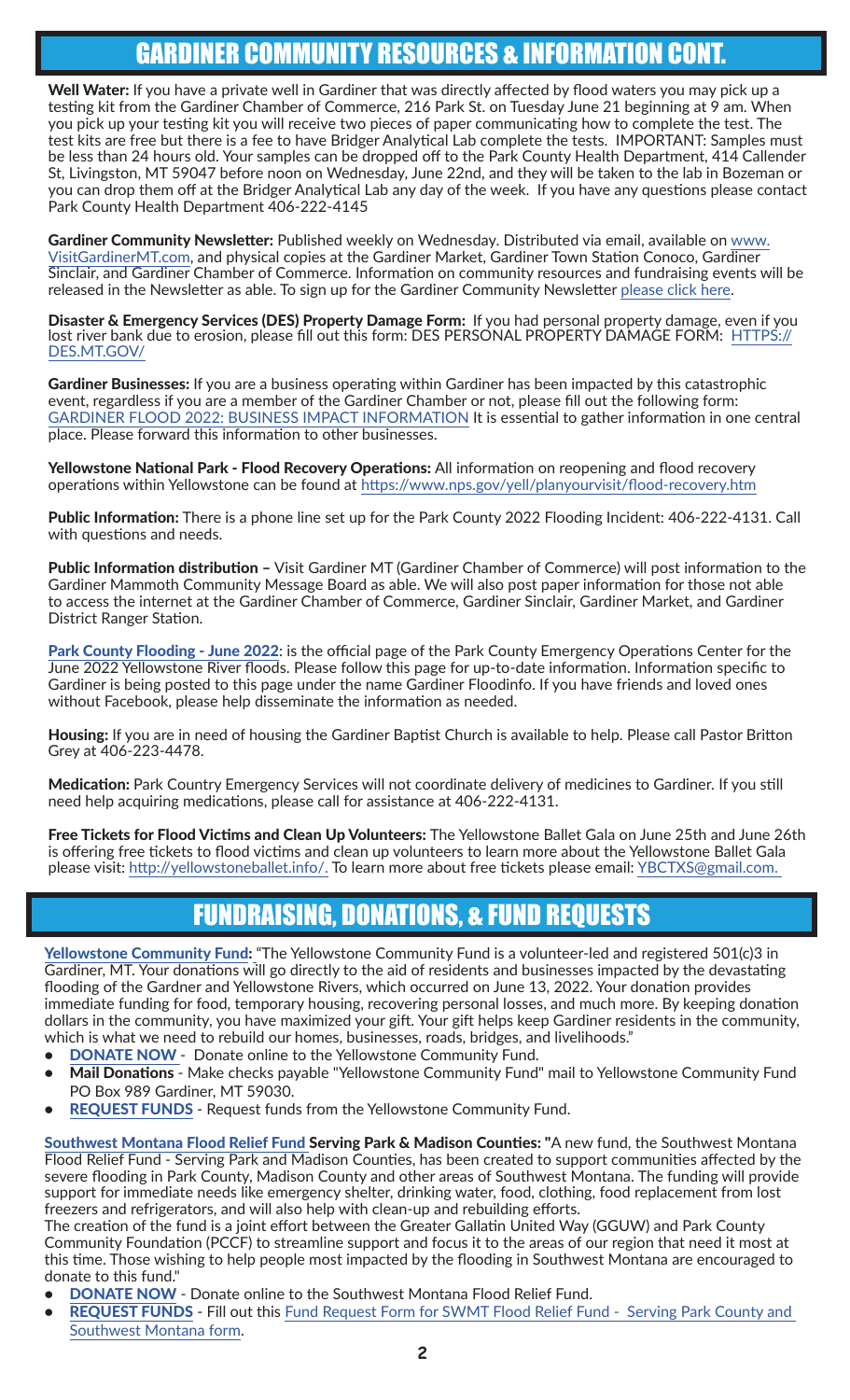## FUNDRAISING, DONATIONS, & FUND REQUESTS CONT.

Interested in raising funds? If your business is holding an event, silent auction, selling t-shirts, etc. we highly suggest the proceeds go to either the [Yellowstone Community Fund](https://www.yellowstonecommunityfund.org/) or [Southwest Montana Flood Relief Fund.](https://app.mobilecause.com/f/3u54/n?fbclid=IwAR0kuUmD5PXNBilZogjPO4RdqQv-LZZ6pJEdHQJ2m6Xaeugfi0gdR1DrlcY&vid=sn5se) To help promote your event via our social media channels please email press releases and information to Terese Petcoff at [executivedirector@gardinerchamber.com](mailto:executivedirector%40gardinerchamber.com?subject=) as well as [ads@gardinerchamber.com](mailto:ads%40gardinerchamber.com?subject=) so that it can also be listed in the weekly Gardiner Community Newsletter published on Wednesdays.

# VOLUNTEERING & PLANNED CLEAN UP DAYS

Saturday June 25, 2022 @ 8 AM: Let's get together and clean up Hwy 89 from the Rodeo Grounds to Arch Park. pick up trash, pull weeds, sweep sidewalks, and more! After Clean up at Arch Park: community potluck, cookies, games (cornhole, ladder golf, etc.). Contact: Aimee Dawson (406) 451-6050 Email: [adawsonmt@gmail.com.](mailto:adawsonmt%40gmail.com%20?subject=)

If you are interested in volunteering please fill out this [form](https://pcec.salsalabs.org/floodresponsevolunteers/index.html?eType=EmailBlastContent&eId=9c316035-fa0d-4fec-bf89-b098bc334aac) from the Park County Environmental Council.

Volunteer efforts or clean up days not yet listed? To publicize please email [ads@gardinerchamber.com](mailto:ads%40gardinerchamber.com%20?subject=)

## PRESS RELEASES

Please note that all press releases are separated by three asterisks (\*\*\*) and in order of most recent.

# Park County Flooding Update – June 20, 2022

Media contact: Kory Johnson, incident public information officer [Kory.Johnson@usda.gov](mailto:Kory.Johnson%40usda.gov?subject=) Cell: 406-606-2086

#### **Evening Update:**



- All Park County roads are now open to the public with the following exceptions: - Yellowstone entrances in Park County remain closed (North-Gardiner, Northeast-Cooke City). Cooke City Silver Gate are open via Chief Joseph Highway.
	- Point of Rocks bridge on 89 S (detour using East River Road)
	- Road closure at approximately 416 Cinnabar Road due to erosion
	- 89 N Highway Bridge (detour using Old Clyde Park Road)
	- Carbella Bridge (detour using Old Yellowstone Trail S)
- Residents are encouraged to call 2-1-1 or (406) 201-1173 to create an account for Crisis Cleanup so that they can connect to disaster relief organizations. They are a collaborative disaster work order management platform that improves coordination, reduces duplication of efforts, improves efficiency, and improves volunteers' experience.
- Tuesday 6/21/22 from 2-7pm the county will be hosting a Multi Agency Resource Center (MARC) to help community members connect with help. The event will be at the Park County Fairgrounds, all affected community members are welcome to attend.
- A flood resource guide has been developed and is slated to be delivered to our outlying community members in the coming days.
- Updates are posted throughout the day at the Park County Flooding June 2022 Facebook page.

#### **Water Update:**

 $\overline{A}$  "Boil Water Advisory" is in place in Gardiner and Silver Gate. For residents under the boil advisory, a rolling boil for one minute is recommended before consuming. Retail food establishments in Gardiner and Silver Gate will serve prepackaged food and drink only. No open food or open drinks may be served due to risk of water contamination.

If you are on a private well and have questions about water safety or testing, please call the Park County Health Department 406-222-4145.

The Montana County Assist Team (CAT) has finished the preliminary property and infrastructure damage assessment on behalf of Park County. With the completion of this work the CAT has demobilized and handed damage assessment data to Park and Stillwater Counties. This preliminary flood damage assessment estimated that out of the 437 structures assessed (which include infrastructure such as roads, bridges, and powerlines):

- 28 structures were completely destroyed, including 8 bridges, 7 roads, and 3 residences.
- 127 structures were partially destroyed (moderate to major damage), including 76 residences, 16 commercial buildings, 8 roads, and 3 bridges.
- 201 were damaged (superficial to minor damage), including 126 residences, 22 commercial buildings, 7 roads, and 3 bridges.
- 81 were undamaged.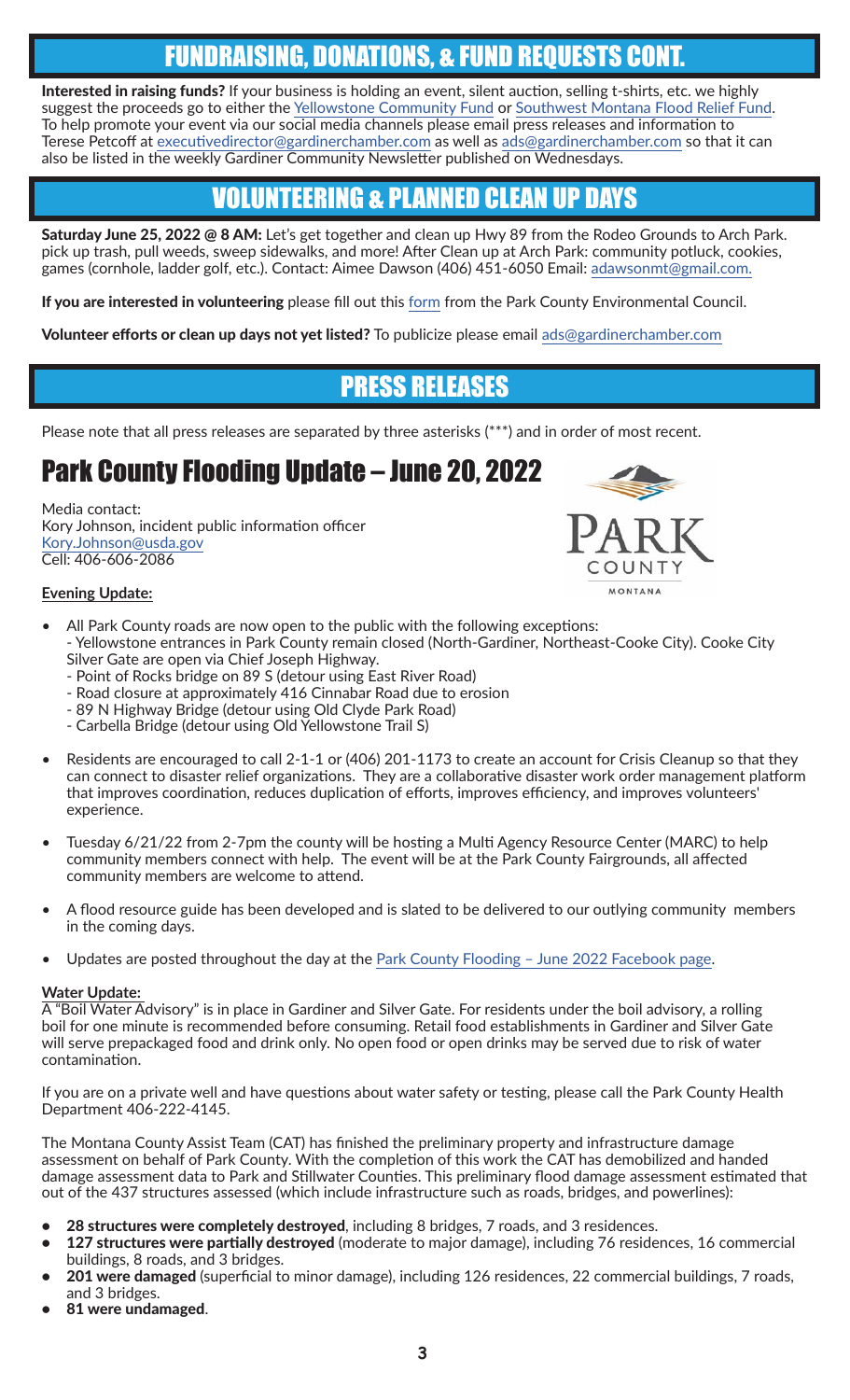## PRESS RELEASES CONT.

Flood impacted residents in Park County are strongly encouraged to **fill out a self-assessment of their property as soon as possible**. Data from this assessment will be used to determine potential eligibility for additional resources through federal or state channels. This survey will be important for determining what types of assistance programs may be available to residents. The more self-assessments that can be completed, the better the state can coordinate available resources. All homeowners, regardless of the level of damage, are encouraged to fill out the self-assessment [here](https://des.mt.gov/) or by using camera to scan the QR code (to right).

County and state road crews continue to assess, repair, and improve roads and bridges across the area.

Warm weather this weekend is causing some increase in river levels but is not expected to reach flood stage. Use caution near flowing water and potentially undercut riverbanks. Live stream gage data is available here for [Corwin Springs](https://water.weather.gov/ahps2/hydrograph.php?wfo=byz&gage=corm8), and here near [Livingston.](https://water.weather.gov/ahps2/hydrograph.php?wfo=byz&gage=livm8&view=1,1,1,1,1,1&refresh=true) The Yellowstone River is closed in Park County to all recreational use due to public safety risks caused by extremely high water levels, endangered and failing infrastructure, flooded and impassible access roads, and limited availability of search and rescue resources.

If you have services or supplies to donate, please call 2-1-1. Homeowners may also call (406) 201-1173 to connect with the Crisis Cleanup, a collaborative disaster work order management platform that can connect impacted homeowners with recovery resources. If you want to support residents, consider donating to the Southwest Montana Flood Relief Fund by texting Flood22 to 41444 or go to [www.greatergallatinunitedway.](http://www.greatergallatinunitedway.org) [org.](http://www.greatergallatinunitedway.org)

\*\*\*

#### National Park Service announces \$50 million in emergency funding; expedited plans to reopen 80 percent of Yellowstone Park also making progress to identify expedient temporary options to restore access to Gardiner and Cooke City, Montana

Date: June 20, 2022 Contact: [YELL\\_Public\\_Affairs@nps.gov](mailto:YELL_Public_Affairs%40nps.gov?subject=) Contact: [NewsMedia@nps.gov](mailto:NewsMedia%40nps.gov?subject=)

MAMMOTH HOT SPRINGS, Wyo. — During a visit to Yellowstone National Park and Gardiner, Montana, on Sunday, June 19, National Park Service Director Chuck Sams with Yellowstone National Park Superintendent Cam Sholly announced \$50 million to kick-start recovery efforts from record breaking floods.

They also announced that in addition to the park's [southern loop reopening](mailto:https://www.nps.gov/yell/learn/news/220613.htm?subject=) on June 22, the park's northern loop is expected to reopen in two weeks or less following completion of clean-up, repairs and final inspection of the northern loop infrastructure. This will allow visitors to access Dunraven Pass, Tower, Mammoth Hot Springs and Norris opening visitor access to approximately 80 percent of Yellowstone National Park. Additional details on access will be announced in the coming weeks.

The initial \$50 million will be used to restore temporary access to Gardiner and Cooke City, Montana and other additional sites. Plans are being finalized for improving the Old Gardiner Road for temporary access between Yellowstone and Gardiner, Montana. In partnership with the Federal Highway Administration, road construction crews and materials that were already in the park for a previously scheduled [road project](mailto:https://www.nps.gov/yell/planyourvisit/road-construction.htm?subject=) to repair 22 miles of the Grand Loop Road between Old Faithful and West Thumb Geyser Basin will be diverted to the Old Gardiner Road project.

The NPS currently anticipates the Old Gardiner Road will be substantially improved over the upcoming months, ensuring that essential emergency services, food, supplies and other administrative needs will be available throughout the winter months. As work proceeds through the summer, the NPS will look for opportunities to restore limited visitor access at the park's North Entrance. Emergency environmental and historic preservation compliance is underway in accordance with the National Historic Preservation and Environmental Policy Acts. Permanent reconstruction options are being developed and alternatives will be completed in the upcoming months.

In addition to plans to reopen Yellowstone's northern loop much sooner than initially anticipated, the NPS is working with the Federal Highway Administration on a range of temporary and permanent options to restore access to Silver Gate and Cooke City at the park's northeast entrance. Currently, the Northeast Entrance Road is impassible between Lamar Valley and Silver Gate. Cost, funding and timelines are not yet available for these short or long-term repairs to the Northeast Entrance Road but will be released as soon as possible.

[Announced on June 18](mailto:https://www.nps.gov/yell/learn/news/220613.htm?subject=), Yellowstone will restore access to the southern loop of the park at 8 a.m. Wednesday, June 22, via the East (Cody), West (West Yellowstone), and South (Grand Teton/Jackson) entrances. Accessible areas include Madison, Old Faithful, Grant Village, Lake Village, Canyon Village and Norris. To balance the demand for visitor access, park resource protection and economic interests of the communities, the park will institute an interim visitor access plan based on license plate numbers. To learn more about the alternate license plate entry system, visit Yellowstone's [flood recovery webpage.](mailto:https://www.nps.gov/yell/planyourvisit/flood-recovery.htm?subject=)

\*\*\*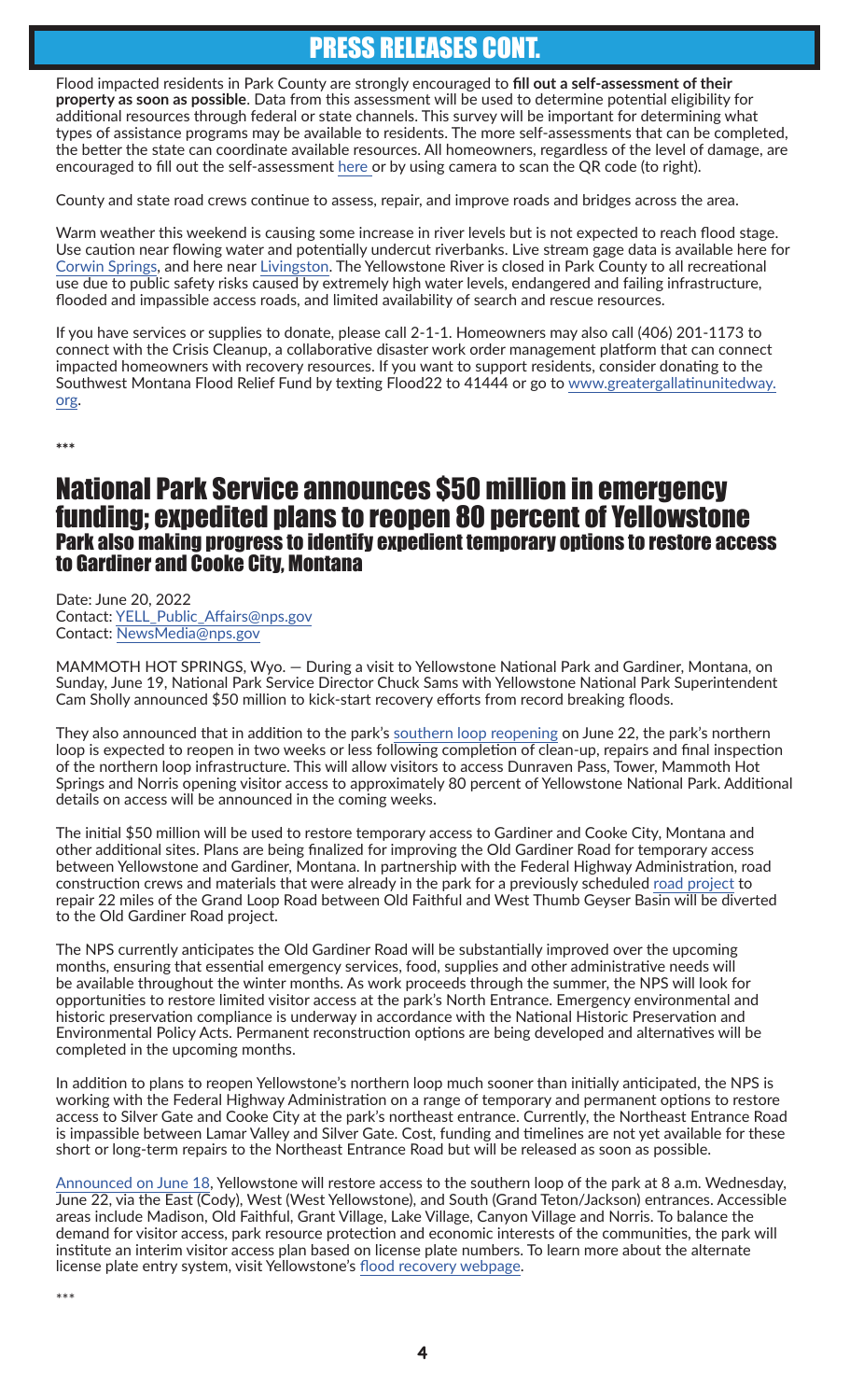### PRESS RELEASES CONT.

#### Yellowstone National Park to Re-Open After Push by Tester, Daines, Rosendale National Park Service announces plans to re-open 80 percent of Park, \$50 million in emergency relief secured by delegation

FOR IMMEDIATE RELEASE

June 20, 2022

[Sarah Feldman](mailto:Sarah_Feldman%40tester.senate.gov?subject=) (Tester) [Katie Schoettler](mailto:Katie_Schoettler%40daines.senate.gov?subject=) (Daines) [Jonathan Eberle](mailto:Jonathan.Eberle%40mail.house.gov?subject=) (Rosendale)



(U.S. Congress) – The National Park Service today announced expedited plans to re-open 80 percent of Yellowstone National Park, making use of \$50 million in emergency Federal Highway Administration funding from the Biden Administration requested by U.S. Senators Tester and Daines and Congressman Matt Rosendale.

Earlier this week, the Montana congressional delegation urged the Federal Highway Administration to take immediate action and provide much needed funding through the FWHA Emergency Relief programs to areas affected by flooding. They also sent a letter to President Biden, urging the approval of a major disaster declaration and activation of critical FEMA assistant and support for recovery efforts.

"This is great news for Montana's gateway communities, who are working hard to rebuild after the devastating floods that have impacted businesses, homes, and livelihoods," the Montana delegation said in a joint statement. "The effect of this severe weather on our state's economy cannot be overstated, and we're grateful for the swift efforts by the federal government to re-open Yellowstone National Park and assist the surrounding communities with their recovery."

The State of Montana submitted a disaster declaration request to the federal government on June 15, 2022 in response to major flooding across south-central Montana, which was approved by President Biden the next day. Severe weather has resulted in significant property damage to homes, businesses, roads, sewers, water systems and Yellowstone National Park. Acting Governor Kirsten Juras declared a statewide disaster on June 14, 2022.

The National Park Service also announced that in addition to the park's [southern loop reopening](http://southern loop reopening) on June 22, the park's northern loop is expected to reopen in two weeks or less following completion of clean-up, repairs and final inspection of the northern loop infrastructure. This will allow visitors to access Dunraven Pass, Tower, Mammoth Hot Springs and Norris opening visitor access to approximately 80 percent of Yellowstone National Park. Additional details on access will be announced in the coming weeks

The initial \$50 million will be used to restore temporary access to Gardiner and Cooke City, Montana and other additional sites. Plans are being finalized for improving the Old Gardiner Road for temporary access between Yellowstone and Gardiner, Montana. In partnership with the Federal Highways Administration, road construction crews and materials that were already in the park for a previously scheduled road project to repair 22 miles of the Grand Loop Road between Old Faithful and West Thumb Geyser Basin will be diverted to the Old Gardiner Road project.

Full information from NPS can be found [HERE.](https://billingsgazette.com/news/state-and-regional/yellowstone-officials-parks-north-entrance-may-reopen-this-summer/article_d352caee-f00f-11ec-800a-272ce971f78e.html)

The Montana Congressional Delegation's FWHA letter is [HERE.](https://www.tester.senate.gov/?p=press_release&id=9155)

\*\*\*

# Forest Service News Release

Public Affairs: Mariah Leuschen-Lonergan, 406-548-1174; [www.fs.usda.gov/custergallatin](http://www.fs.usda.gov/custergallatin ) [mariah.leuschen-lonergan@usda.gov](mailto:mariah.leuschen-lonergan%40usda.gov?subject=); Marna Daley, 406-570-5526 [marna.daley@usda.gov](mailto:marna.daley%40usda.gov%20?subject=)

#### Conditions Vary, Call Local Ranger District for Latest Three Districts Have Emergency Public Safety Closure, Bozeman District Most Gates Open, Hebgen Lake Gates Delayed.

Bozeman, MT- June 16, 2022 – After widespread flooding, Sunday, Monday, and Tuesday the Custer Gallatin National Forest is seeing variable conditions across its seven ranger districts and it is paramount for recreationists and anybody heading out on the Forest to plan ahead, stay aware of surroundings and checkin on conditions. Bozeman Ranger District will be opening all seasonal June 16 gates on time, except for Upper Fairly Lake Road (#74) which will remain closed a while longer. Hebgen Lake Ranger District in West Yellowstone will be delaying the opening of their June 16 gates, due to high water and some flooding.

"In West Yellowstone, we did have some flooding occur, our staff is evaluating all road conditions, cleaning out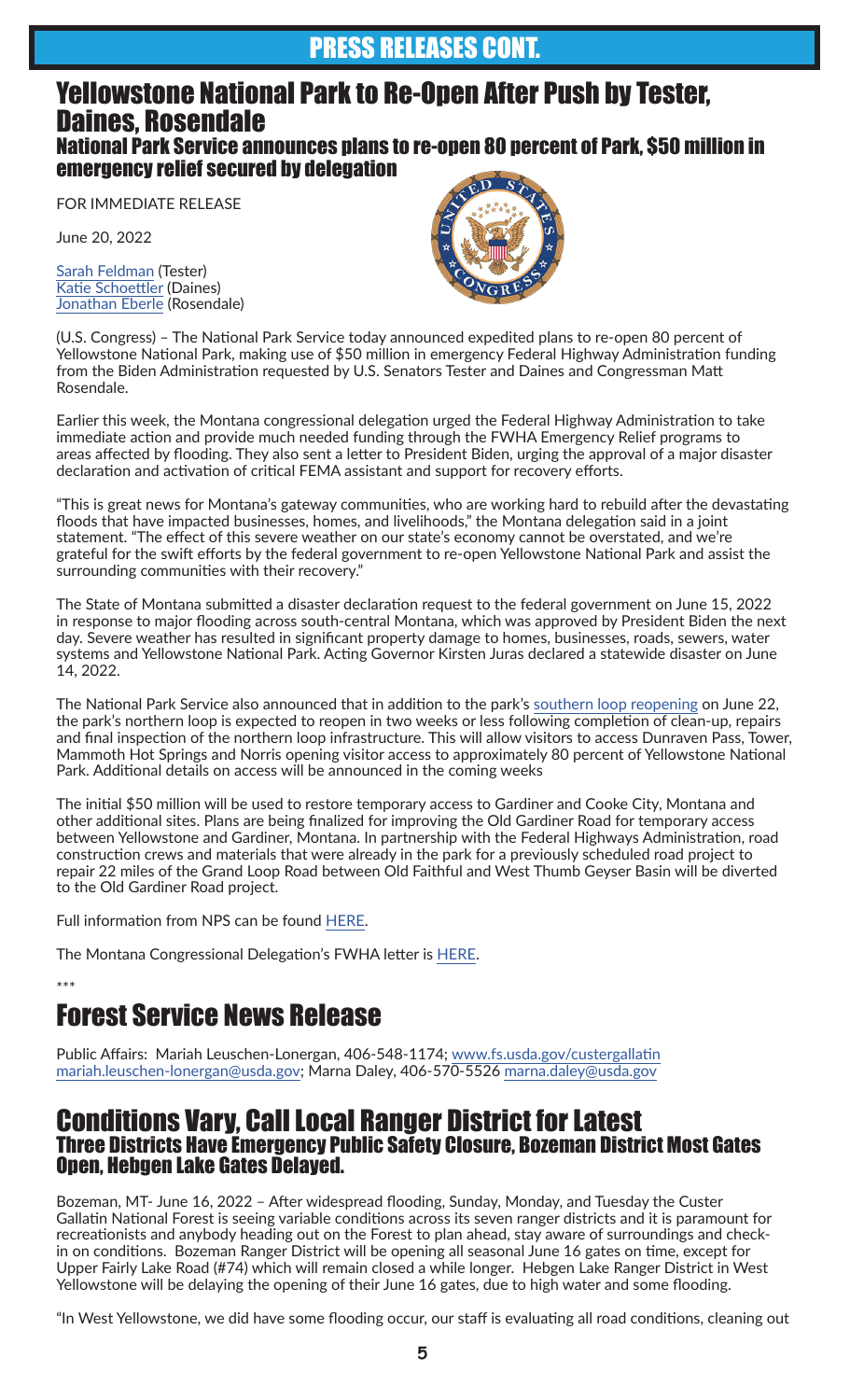## PRESS RELEASES CONT.

culverts and ensuing the stability of roads and bridges, said Jason Brey, Hebgen Lake District Ranger. Once we can evaluate each road or trail it will open as quickly as possible."

"In Bozeman we experienced some flooding, but assessments of local road conditions show only minor damage. Some of our roads are still wet, so we ask forest users to please exercise caution and not generate resource damage if they come across area that are too wet," said Corey Lewellen, Bozeman District Ranger."

Additionally, the Beartooth, Yellowstone and Gardiner Ranger Districts, which encompass the Paradise Valley, areas around Gardiner, the entire Absaroka-Beartooth Complex and the Crazy Mountains are under an emergency public safety closure. Engineering, Recreation and Fire staff across the Forest are focused on life, human safety, and property, including helping out local counties and assessing critical infrastructure across those three districts.

"We have enough washed-out roads and bridges, unstable conditions, and unknown situations out there on the Yellowstone Ranger Districts that at this point we are asking everyone to stay away from these three districts for the time being, until conditions can be assessed" said Rebecca Hammargren, Acting District Ranger, Yellowstone Ranger District.



Latest conditions and questions for local Ranger Districts can be directed to:

Ashland Ranger District - 406-784-2344 Beartooth Ranger District -406-446-2103 Bozeman Ranger District - 406-522-2520 Gardiner Ranger District -406-848-7375<br>Hebgen Lake Ranger District - 406-823-6961 Sioux Ranger District -605-797-4432 Hebgen Lake Ranger District - 406-823-6961 Yellowstone Ranger District - 406-222-1892

Information can also be found online at [www.fs.usda.gov/custergallatin](http://www.fs.usda.gov/custergallatin) or [Custer Gallatin National Forest |](https://www.facebook.com/CusterGallatinNationalForest)  [Facebook](https://www.facebook.com/CusterGallatinNationalForest) including full closure details and maps. The eastern Sioux and Ashland Ranger Districts are open, but as always please call for local conditions.

\*\*\*

### YELLOWSTONE RIVER CLOSED TO ALL RECREATION IN PARK COUNTY; SITE CLOSURES IN EFFECT IN OTHER AREAS

Jun 13, 2022 2:51 PM

Flooding observed across much of Montana

HELENA – Following conversations with officials in Park County, Montana Fish, Wildlife & Parks has closed the Yellowstone River in Park County to all recreational use due to public safety risks caused by extremely high water levels, endangered and failing infrastructure, flooded and impassible access roads, and limited availability of search and rescue resources.

All fishing access sites on the Yellowstone River in Park County are also closed from the Yellowstone National Park boundary to Springdale Bridge Fishing Access Site.

Most fishing access sites below Springdale Bridge downstream to Captain Clark Fishing Access Site near the Bighorn River confluence are closed to motorized vehicle access. The situation is evolving so please observe all posted closures. Refer to the [FWP website](https://myfwp.mt.gov/fwpPub/allRestrictions) for current list of closures.

Closures will be strictly enforced.

Closures are also in effect for several other sites managed by Montana Fish, Wildlife & Parks:

- All Jefferson River fishing access sites from Cardwell Bridge down to Missouri Headwaters State Park
- Portions of Missouri Headwaters State Park
- All Gallatin River fishing access sites
- All East Gallatin River fishing access sites

Many of the fishing access sites on these waters are closed to motorized access:

- Boulder River
- Rock Creek (tributary to the Yellowstone River)
- Stillwater River